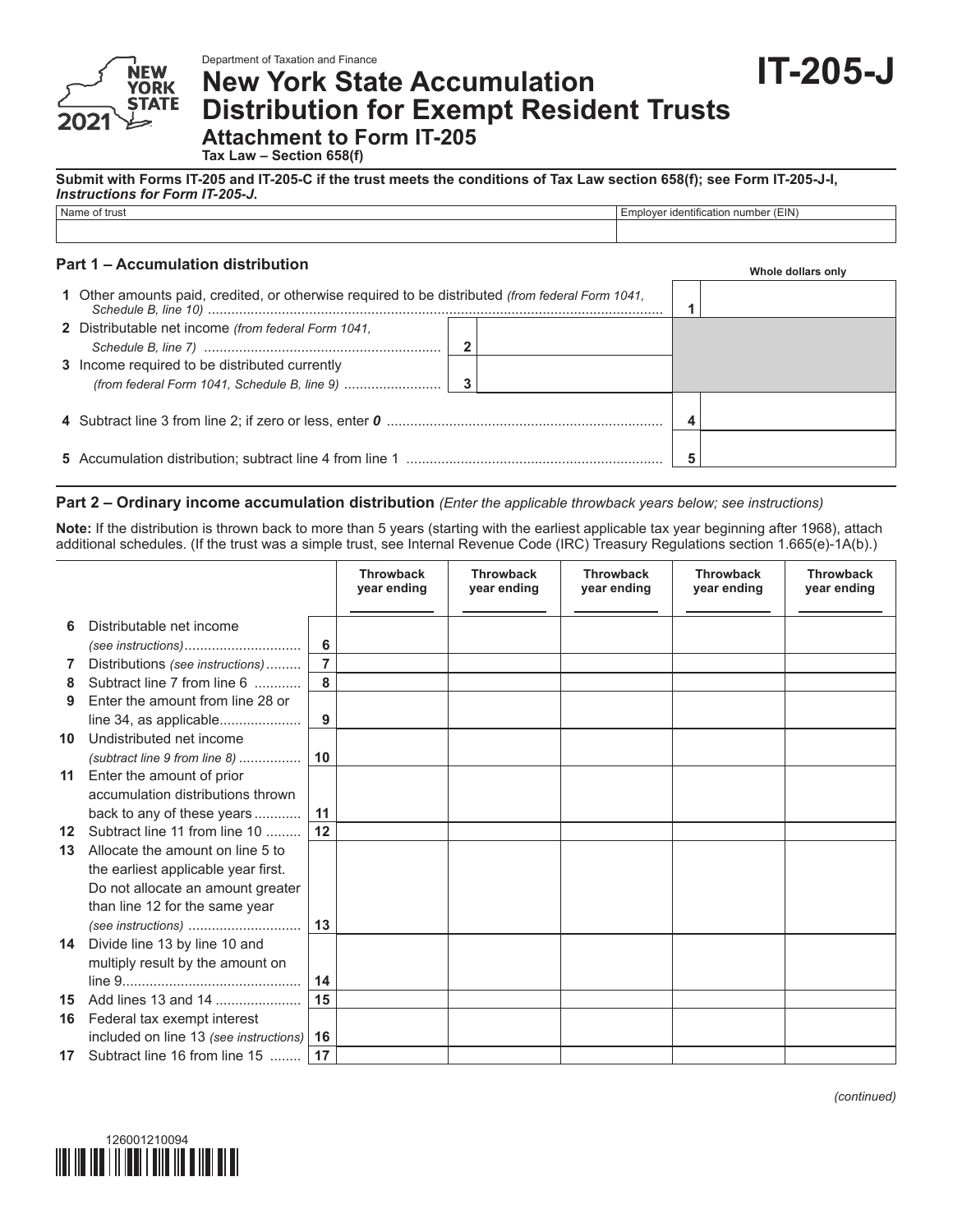|    |                                           |                 | <b>Throwback</b><br>year ending | <b>Throwback</b><br>year ending | <b>Throwback</b><br>year ending | <b>Throwback</b><br>year ending | <b>Throwback</b><br>year ending |
|----|-------------------------------------------|-----------------|---------------------------------|---------------------------------|---------------------------------|---------------------------------|---------------------------------|
|    | <b>18</b> New York addition modifications | 18 <sup>1</sup> |                                 |                                 |                                 |                                 |                                 |
| 19 | New York subtraction modifications 19     |                 |                                 |                                 |                                 |                                 |                                 |
| 20 | Add lines 17 and 18, then                 |                 |                                 |                                 |                                 |                                 |                                 |
|    | subtract line 19                          | 20              |                                 |                                 |                                 |                                 |                                 |

If the throwback year(s) is a tax year that the trust was subject to New York State tax, or a tax year starting before January 1, 2014, there is no New York State modification required for that year. Do not complete Part 4 for that year.

If the throwback year(s) is a tax year prior to when the beneficiary first became a resident of New York State, a tax year before the beneficiary was born or reached age 21, or the income was already included in the beneficiary's gross income, do not complete Part 4 for that beneficiary for that year.

#### **Part 3 – Federal taxes imposed on undistributed net income** *(Enter the applicable throwback years below; see instructions.)*

**Note:** If more than 5 throwback years are involved, attach additional schedules. If the trust received an accumulation distribution from another trust, see IRC Treasury Regulations section 1.665(d)-1A.

If the trust elected the federal alternative tax on capital gains (repealed for tax years beginning after 1978), skip lines 21 through 28 and complete lines 29 through 34.

|    |                                                                                                          |    | <b>Throwback</b><br>year ending | <b>Throwback</b><br>year ending | <b>Throwback</b><br>year ending | <b>Throwback</b><br>year ending | <b>Throwback</b><br>year ending |
|----|----------------------------------------------------------------------------------------------------------|----|---------------------------------|---------------------------------|---------------------------------|---------------------------------|---------------------------------|
| 21 | Regular federal tax                                                                                      | 21 |                                 |                                 |                                 |                                 |                                 |
| 22 | Trust's share of net short term                                                                          | 22 |                                 |                                 |                                 |                                 |                                 |
| 23 | Trust's share of net long term                                                                           | 23 |                                 |                                 |                                 |                                 |                                 |
| 24 | Add lines 22 and 23                                                                                      | 24 |                                 |                                 |                                 |                                 |                                 |
| 25 | Federal taxable income                                                                                   | 25 |                                 |                                 |                                 |                                 |                                 |
| 26 | Divide line 24 by line 25; round<br>to four decimal places but do not                                    | 26 |                                 |                                 |                                 |                                 |                                 |
| 27 | Multiply line 21 by the amount                                                                           | 27 |                                 |                                 |                                 |                                 |                                 |
| 28 | Federal tax on undistributed net<br>income. Subtract line 27 from<br>line 21. Enter here and on line $9$ | 28 |                                 |                                 |                                 |                                 |                                 |

*(continued)*